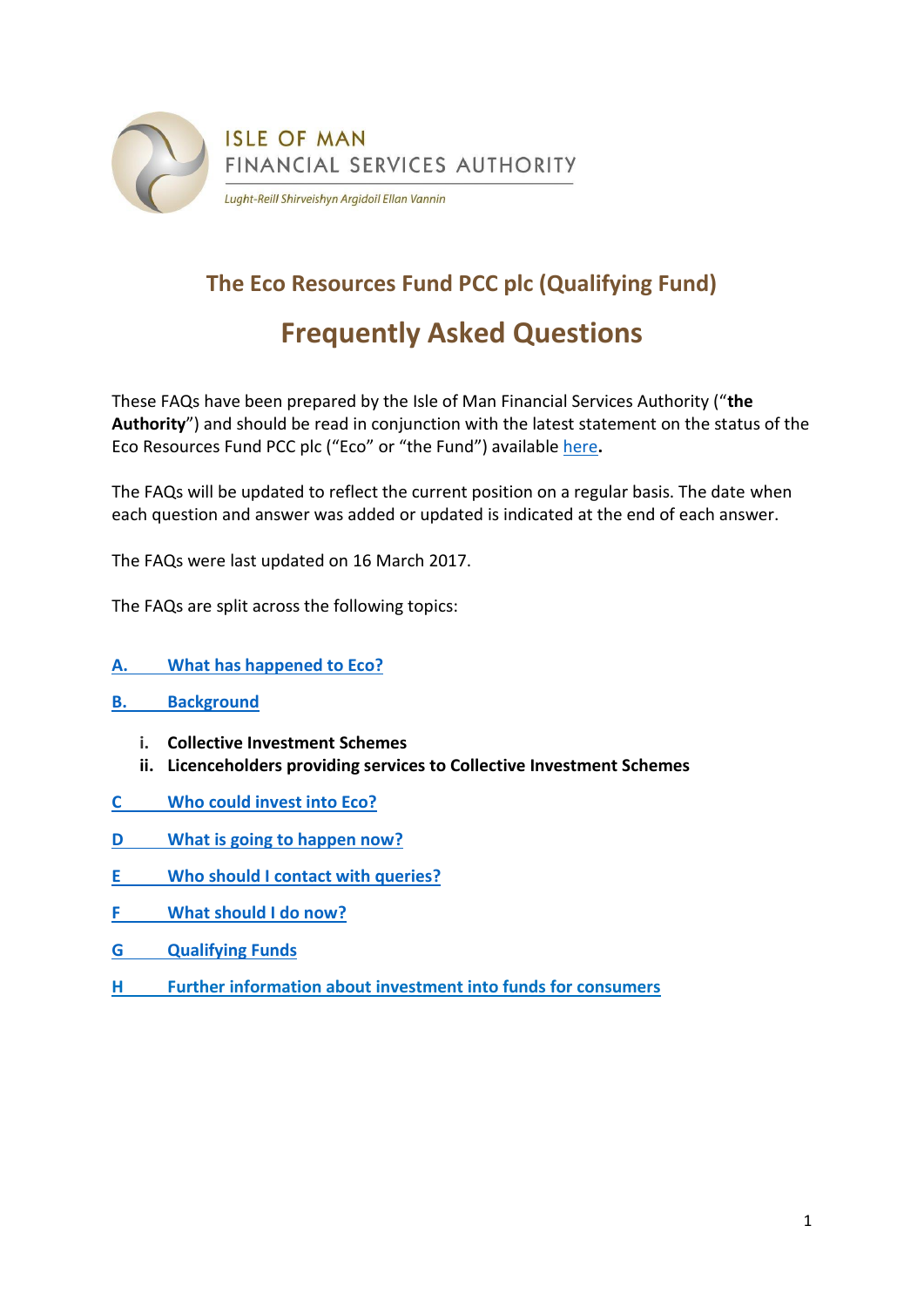# **A. What has happened to Eco?**

# <span id="page-1-0"></span>1. The Eco Resources Fund PCC plc ("Eco").

On 16 March 2017 His Honour the Deemster Doyle sitting in the High Court of Justice of the Isle of Man heard an application from the Isle of Man Financial Services Authority seeking an order to wind up the Eco Resources Fund PCC plc under sections 162(6) and 164(1)(d) of the Companies Act 1931.

His Honour the Deemster Doyle granted the applications by [Orders,](http://www.gov.im/lib/docs/iomfsa/ecocourtorder.pdf) and appointed Mr. Gordon Wilson of CW Consulting Limited as deemed Official Receiver and provisional Liquidator and Liquidator of the Eco Resources Fund PCC plc.

The fund has had liquidity issues over a protracted period (since 2014) and has been trying to raise long and short term financing, however all avenues have now been exhausted. As at 20 December 2016 the fund had cash resources of GBP 12,545.73 and had accrued debts of over £2.3 million.

In making the application the Authority took the following into account:

- a) On 16 December 2016 the High Court in the Isle of Man appointed an inspector to Eco.
- b) On 20 December 2016, following a shareholder vote against the liquidation of Eco all three directors of Eco resigned as they felt the result was a vote of no confidence. The proposed new directors have since refused to act, leaving the fund without a governing body.
- c) On 22 December 2016 the Authority appointed Mr Gordon Wilson to assume control of the affairs of the Fund.
- d) Premier Group (Isle of Man) Limited is itself in liquidation and resigned as manager of Eco on 7 February 2017. This led to the tripartite agreement being terminated and as such Moore Fund Administration (IOM) Limited are no longer appointed as administrator to the Fund.
- e) The Fund's Custodian (Kleinwort Benson CI) has given notice to terminate its services.
- f) The Company Secretary resigned with effect from 9 March 2017, leaving the fund with no functionaries.
- g) The Fund is unable to pay its debts as they fall due:
	- i. The Fund's former administrator has not been paid since the beginning of 2016.
	- ii. The Manager has issued a statutory demand for outstanding fees. The Fund has confirmed in writing that it is unable to pay this debt.

(Last update: 16 March 2017)

#### 2. Who is responsible for the fund's investments?

A. The governing body of the fund is ultimately responsible for its investments.

(Last update: 16 March 2017)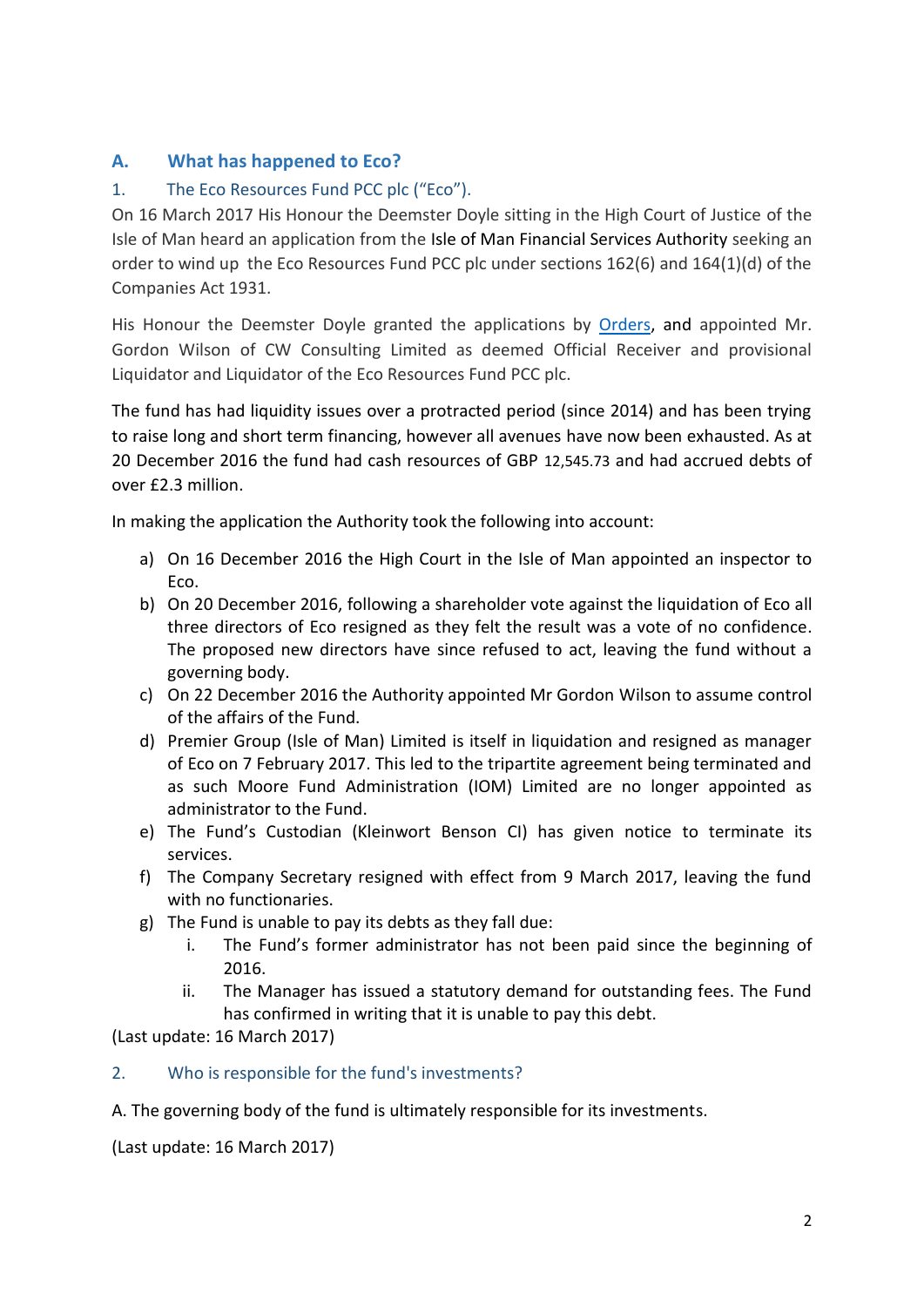# <span id="page-2-0"></span>**B Background**

A. Eco is an Isle of Man Qualifying Fund that launched in July 2012. It was incorporated under the Companies Act 1931 with a reference: 127199C. Eco invested indirectly, via a special purpose vehicle, ERF Limited, into bamboo plantations in Nicaragua and South Africa. ERF Limited invested in loan notes and equity stakes on behalf of the Fund.

Eco appointed a manager who is regulated by the Authority (The Premier Group (Isle of Man) Limited (in Liquidation)) and an administrator who is regulated by the Authority (Moore Fund Administration (IOM) Limited). These appointments are now terminated. The questions and answers below explain how Eco and the licenceholders fit into the regulatory regime.

(Last update: 16 March 2017)

#### **i. Collective Investment Schemes**

# 1. My documentation refers to the Isle of Man Financial Supervision Commission - Who is the Isle of Man Financial Services Authority?

A. On 1 November 2015 the Isle of Man Financial Supervision Commission and Isle of Man Insurance and Pensions Authority merged to create the Isle of Man Financial Services Authority ("the Authority").

The Authority is the regulator of financial services business on the Isle of Man. The Authority aims to provide a framework of regulation and oversight which satisfies international standards, whilst enabling regulated entities to compete and develop their businesses.

(Last update: 16 March 2017)

#### 2. How does the Authority register Qualifying Funds?

A. Qualifying Funds are required to notify the Authority of their launch and provide details about the scheme no later than 14 days after they have launched. Likewise, standard changes to the funds are notified to the Authority no later than 14 days after the changes takes effect. The Authority does not review or approve these types of schemes.

(Last update: 16 March 2017)

#### 3. What is the Authorities remit for Qualifying Investor Funds?

A. The Authority's remit for such schemes is to register, receive notifications of changes and supervise their appointed Isle of Man functionaries.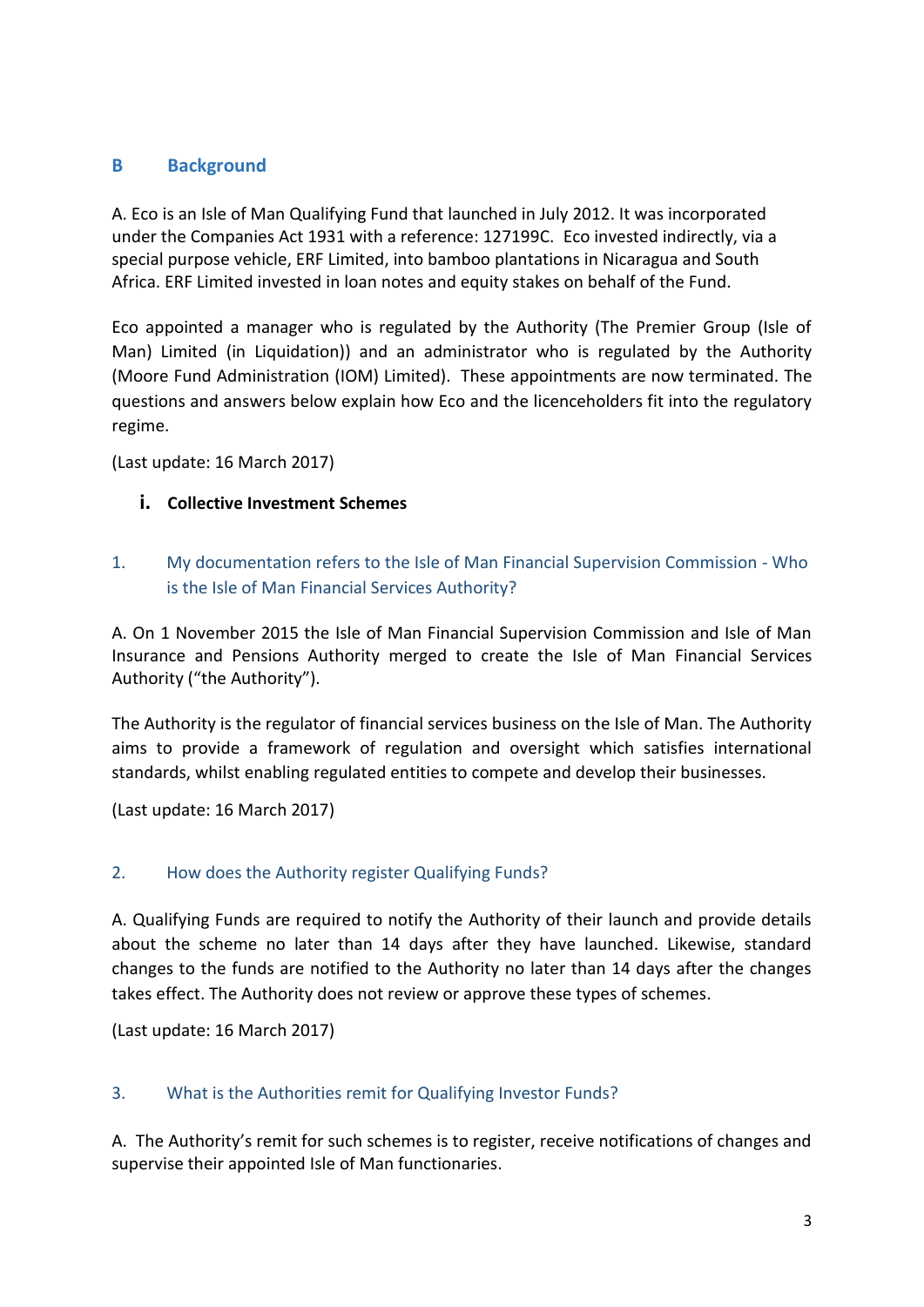It should be noted that these types of non-retail registered funds are not regulated by the Authority. Access to the funds is only available where investors confirm that they meet the various fund types minimum entry criteria. Further information on the entry criteria can be found in section "G" [Qualifying Funds](#page-9-0).

(Last update: 16 March 2017)

# 4. What are the mandatory risk disclosures that the Authority requires a non-retail fund to disclose in its offering document?

A. Qualifying Funds are unregulated and unapproved collective investment schemes which are post notified to the Authority for the purpose of registration after they are launched. To ensure that potential investors are aware of the specific risks of investing into the funds, there are mandatory risk disclosures required in the offering documentation for each of these types of funds. The specific disclosures are contained in Schedule 5 to the relevant regulations. The mandatory risk disclosures can be found in paragraph 4 of the schedules:

### [Qualifying Fund](#page-10-0)

(Last update: 16 March 2017)

5. What are the mandatory certifications that the Authority requires an investor to sign to invest in a fund of this type?

A. Qualifying Funds are unregulated and unapproved collective investment schemes which are post notified to the Authority for the purpose of registration after they are launched. There are mandatory investor certifications for each of these types of funds. These certifications need to be completed by every investor prior to subscriptions being accepted into the funds. There are also certifications that have to be completed by those who are investing on behalf of another person.

The specific certifications are contained in Schedule 6 to the relevant regulations.

# [Qualifying Fund](#page-12-0)

(Last update: 16 March 2017)

# **ii. Licenceholders providing services to Collective Investment Schemes**

#### 1. Which functionaries of Eco are regulated on the Isle of Man?

A. Qualifying Funds are unregulated collective investment schemes which are not approved by the Authority and are post notified to the Authority for the purpose of registration.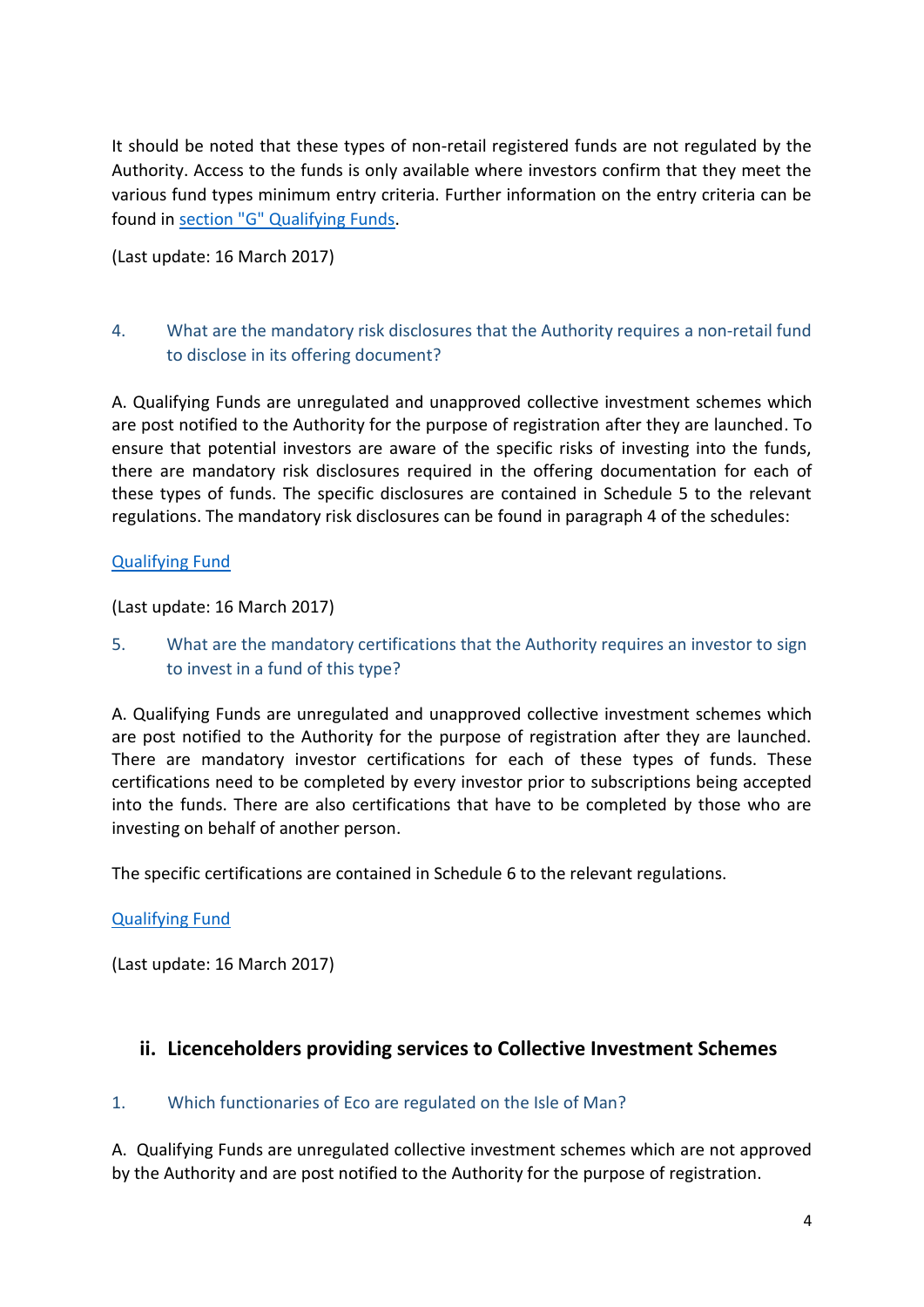The former Manager and former Administrator of Eco are licensed under the Financial Services Act 2008 and supervised by the Authority to provide services to collective investment schemes.

The fund types and regulation of the funds can be found here.

The Premier Group (Isle of Man) Limited (In Liquidation) ("PGIOM") are licensed to conduct the following regulated activities to collective investment schemes:

- Manager
- Administrator
- Promotor
- Corporate services in respect of collective investment schemes

PGIOM acted as manager to Eco till their resignation in 2017.

Moore Fund Administration (IOM) Limited ("MFA") are licensed to conduct the following regulated activities to collective investment schemes:

- Manager
- Administrator
- Corporate services in respect of collective investment schemes

MFA acted as administrator to Eco till their resignation in 2017. They also provided corporate services.

The governing body of a Qualifying Fund is not vetted, approved or licensed as directors of collective investment schemes by the Authority.

(Last update: 16 March 2017)

#### 2. What does the Authority do to supervise licenceholders?

A. The Isle of Man Financial Services Authority ("the Authority") has adopted a risk based approach to supervision that is relevant to all licenceholders under the Financial Services Act 2008, with its regulatory effort focused on areas of higher risk. The Supervisory Approach document sets out the high level supervisory approach for the areas of banking, investment business, collective investment schemes, corporate service providers and trust service providers. A copy of the supervisory approach can be found [here.](http://www.iomfsa.im/policy/Supervisory_Approach/approach.xml)

# <span id="page-4-0"></span>**C Who could invest into Eco?**

1. I am not an Experienced Investor, how was I able to invest in this unregulated Fund?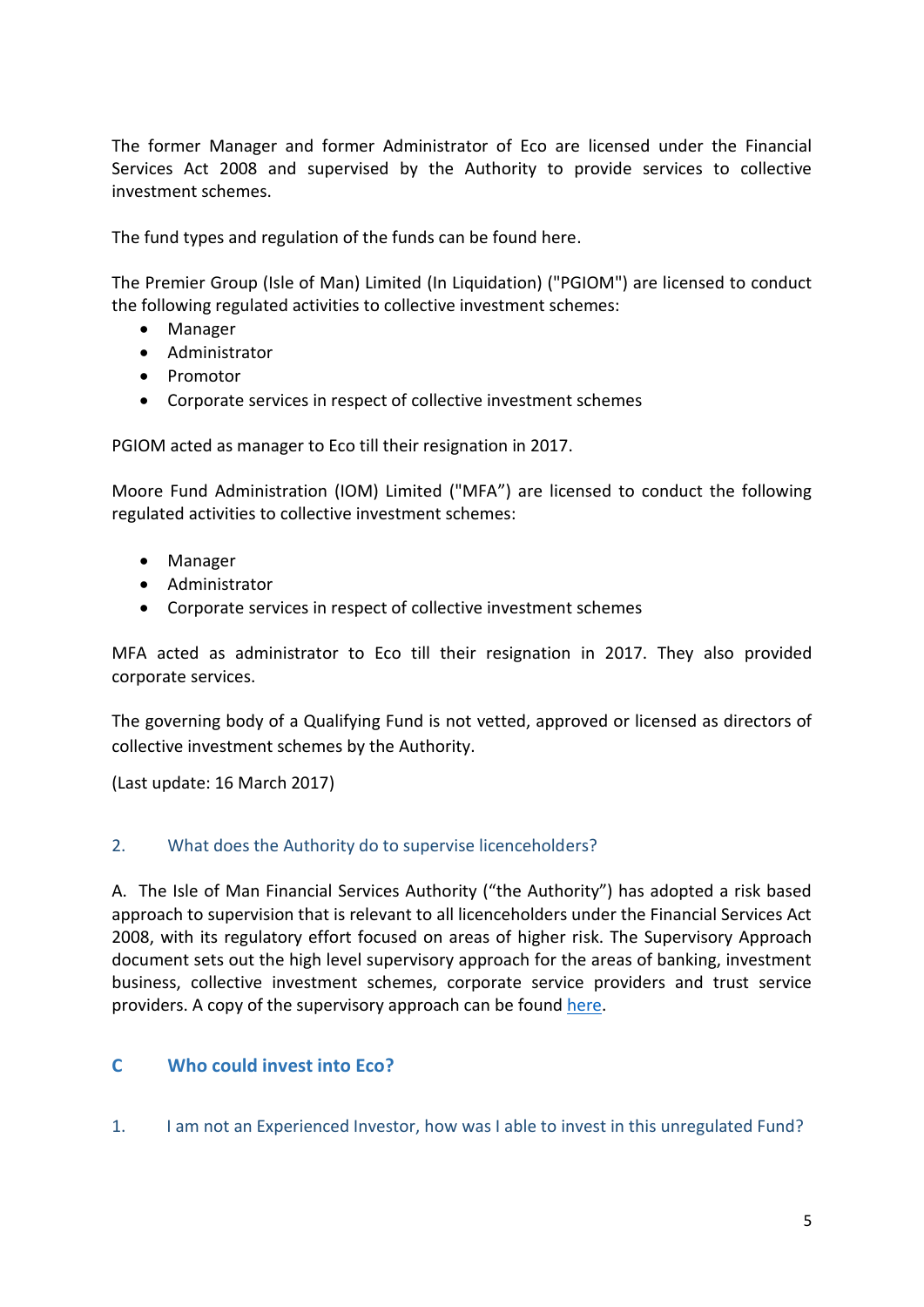A. Eco is a Qualifying Fund. In order to have made an investment you would have been required by the fund's manager/ administrator to provide written confirmation that you met the criteria to be a [qualifying investor]. If you are unclear about your status you should contact the Financial Adviser who advised you on the investment into Eco.

## *Qualifying Fund*

- [Statutory disclosures to be contained in the offering documents of a qualifying fund](#page-10-0)
- [Statutory investor certifications to be contained in the application form of a](#page-12-0)  [qualifying fund](#page-12-0)
- The definition of a qualifying [investor for a qualifying fund](#page-14-0)

#### (Last update: 16 March 2017)

2. I invested into the fund through a life assurance policy/ personal portfolio bond– what does this mean?

A. Where you invest into a policy of life assurance/ personal portfolio bond, the life company is the legal owner of shares held in the fund and correspondence will go to the legal owner. The value of your investment (the life assurance policy or personal portfolio bond) is linked to the performance of the underlying funds that the life company invests in.

For Qualifying Funds there are additional disclosures and certifications required for life company investments.

The fund offering documentation is required to contain a specific disclosure that the life company is expected to have given policy holders the opportunity to read the fund's offering document and as such to have information about the risks associated with an investment in the relevant fund.

Furthermore, the application form for such a fund is required to contain an additional certification by the life company, confirming that they have procedures to make information available to policy holders and that they do not make investments of this type without receiving appropriate declarations from the relevant policyholder.

#### *Qualifying Fund*

- [Statutory disclosures to be contained in the offering documents of a qualifying fund](#page-10-0)
- [Statutory investor certifications to be contained in the application form of a](#page-12-0)  [qualifying fund](#page-12-0)

(Last update: 16 March 2017)

3. I invested into the fund through a discretionary investment manager or other structure - what does this mean?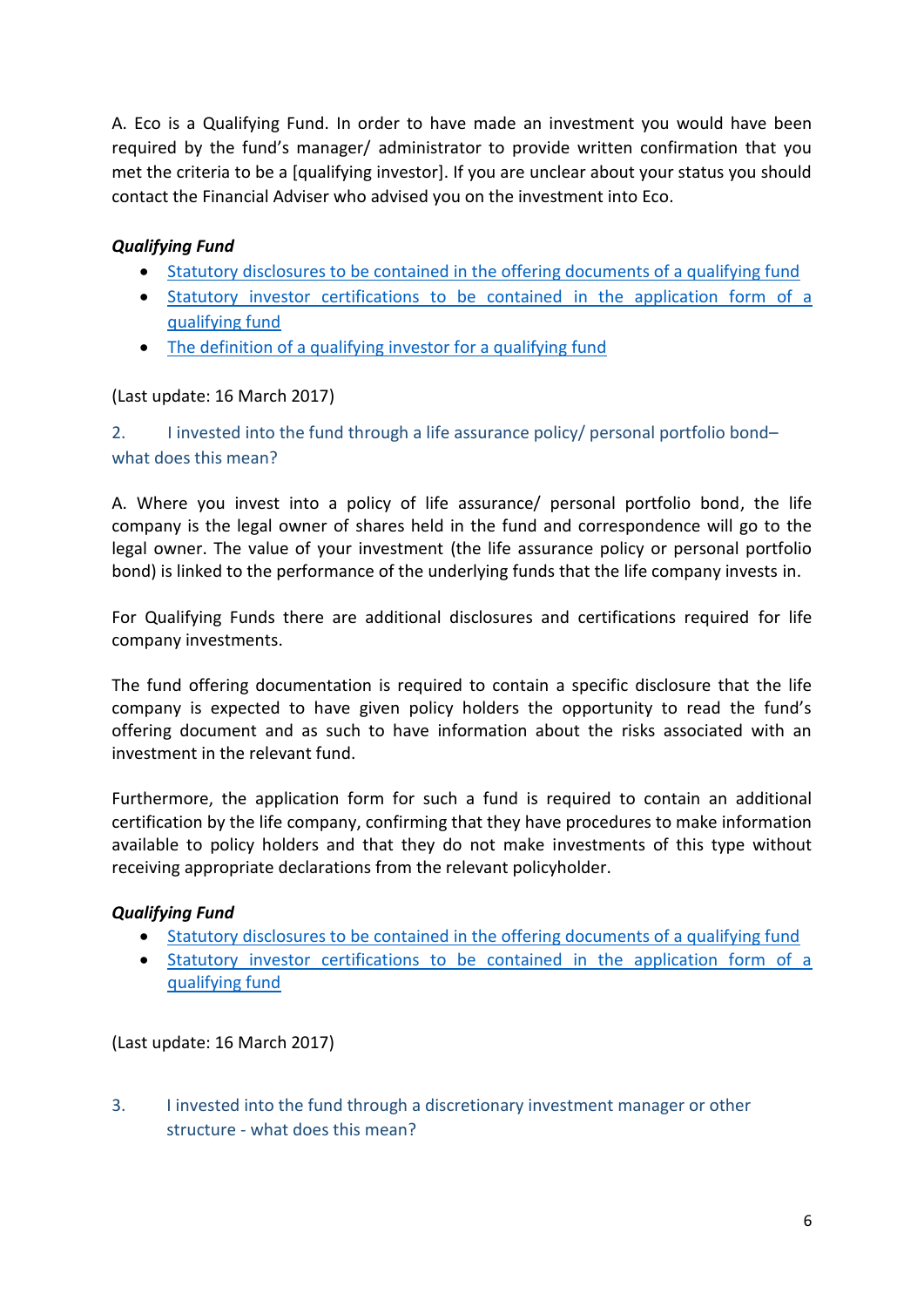Where you invest into a Qualifying Fund through a third party, there are additional disclosures and specific certifications which the third party must make. These confirmations are designed to ensure that the ultimate investor is apprised of the risks associated with the fund and meets the criteria to invest in the fund.

# *Qualifying Fund*

- [Statutory disclosures to be contained in the offering documents of a qualifying fund](#page-10-0)
- [Statutory investor certifications to be contained in the application form of a](#page-12-0)  [qualifying fund](#page-12-0)

(Last update: 16 March 2017)

#### 4. I did not want to be exposed to risk?

A. Qualifying Funds are unregulated collective investment schemes which are not approved by the Authority and are post notified to the Authority for the purpose of registration.

All investment contains an element of risk. Investment into alternative investments can have a higher level of risk. The offering document for each fund type are required to make mandatory risk disclosures and investors are required to sign a declaration confirming that they understand and accept those risks and have taken relevant advice. The mandatory risk disclosures can be found at paragraph 4 of schedule 5 and the required certifications for the application form are in schedule 6.

## *Qualifying Fund*

- [Statutory disclosures to be contained in the offering documents of a qualifying fund](#page-10-0)
- [Statutory investor certifications to be contained in the application form of a](#page-12-0)  [qualifying fund](#page-12-0)

<span id="page-6-0"></span>(Last update: 16 March 2017)

#### **D. What is going to happen now**

#### 1. What happens next?

A. Pursuant to his appointment Mr Gordon Wilson, as deemed Official Receiver, shall now proceed to hold separate meetings of the creditors and shareholders of the Funds. The first meetings will take place within 8 weeks of 16 March 2017.

After those meetings, Eco will then be under the control of Liquidator.

The Liquidators responsibility is to realise and distribute the assets of the companies, which will include assessing, and where appropriate taking steps to augment the estates of the companies. As part of that assessment the liquidators will need to investigate the circumstances which led to the failure of Eco.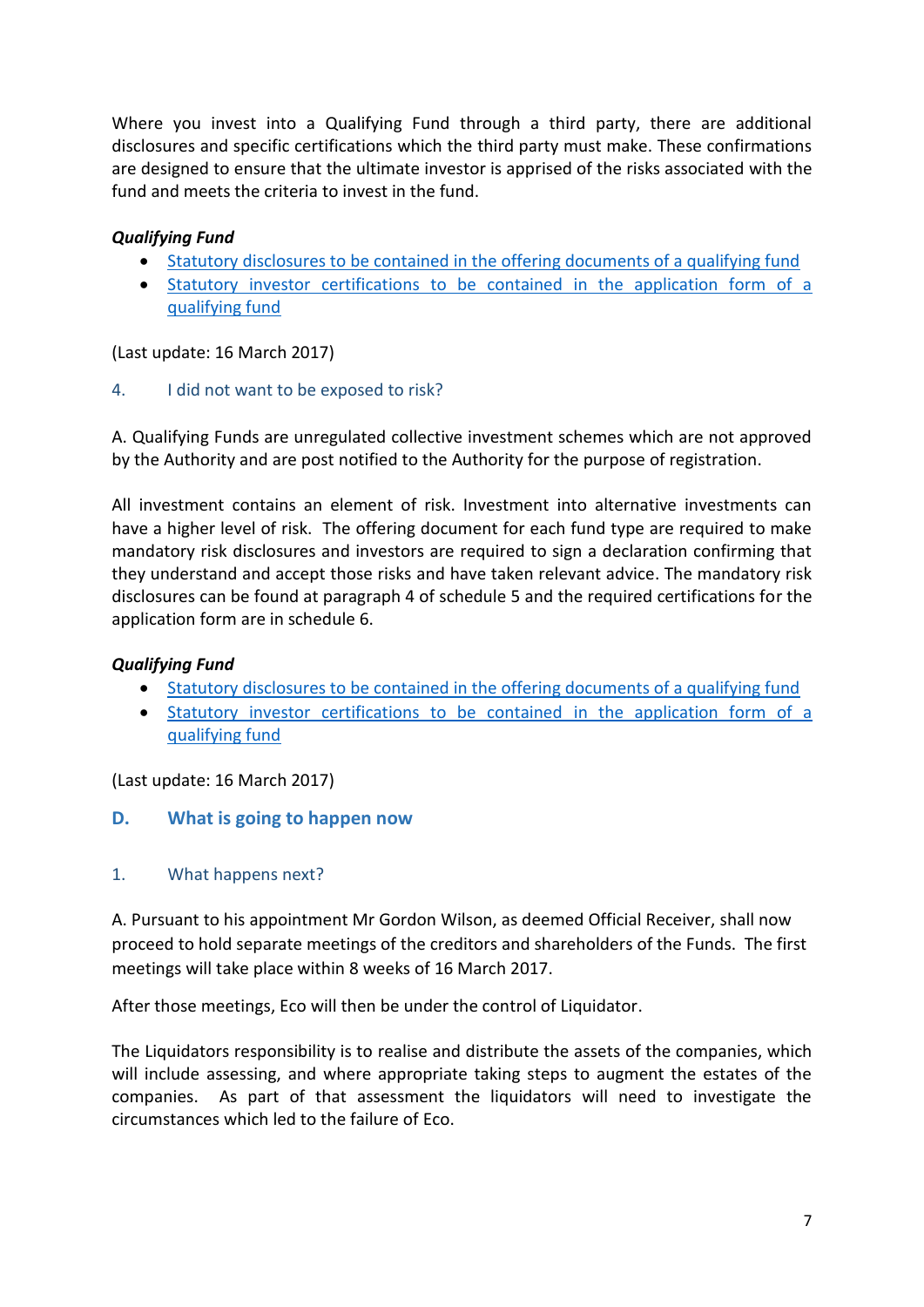The realisations achieved by the Liquidator, less costs of the liquidation, will be distributed pro rata to the respective classes of creditors and shareholders of Eco.

(Last update: 16 March 2017)

2. What has happened to the money I invested?

A. The money invested by you was invested by the governing bodies of Eco into ERF Limited and then onwards either by purchasing shares in or lending money to the plantation companies.

The recovery of value in those investments by Eco is dependent upon any value received for the plantations, however, as stated by Mr Gordon Wilson in his communication to participants on 8 March 2017, Mr Troy Wiseman has advised that Sustainable Asset Lending ("SAL") has foreclosed on the plantation assets, therefore any recovery appears unlikely

(Last update: 16 March 2017)

#### 3. Will I get any of my money back?

A. At this stage it is not possible to estimate the amount of any recovery on the investments made by Eco. The financial distress of the underlying companies and the apparent foreclosure by SAL, does however mean that substantial recovery of value from the plantations may be unlikely.

(Last update: 16 March 2017)

#### <span id="page-7-0"></span>**E. Who should I contact and how do I get information**

#### 1. Who will keep me informed of what is happening with my investment?

Mr Gordon Wilson can be contacted as follows:

Mr Gordon Wilson CW Consulting Limited Bank Chambers 5-19 Athol Street Douglas Isle of Man

Tel: +44 (01624) 623195

Email address – [eco@cwcliom.com](mailto:eco@cwcliom.com)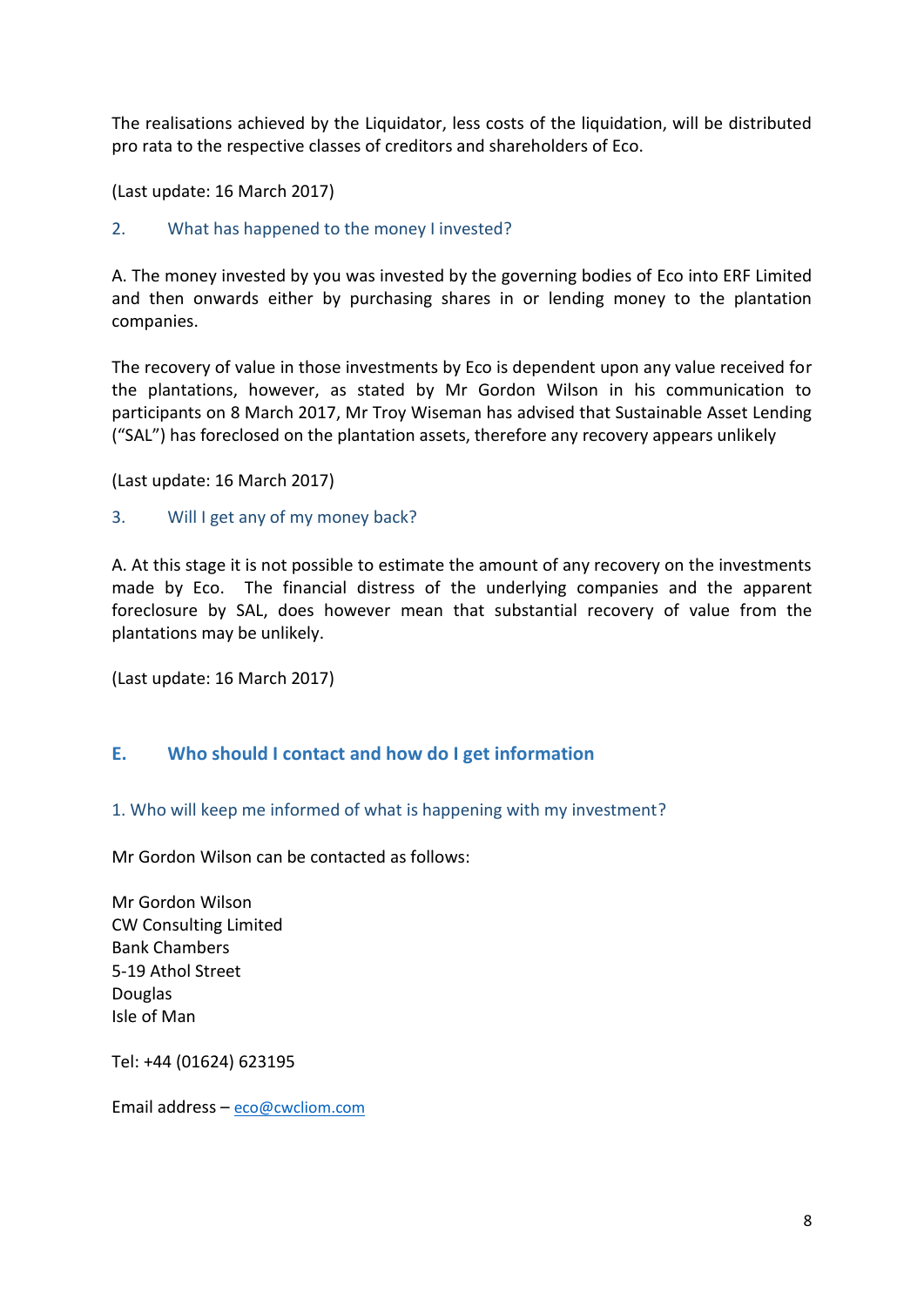The Authority can be contacted on [ecoenquiries@iomfsa.im.](mailto:ecoenquiries@iomfsa.im) The Authority will update the [public statement](../AppData/Local/Microsoft/Windows/Temporary%20Internet%20Files/Content.Outlook/6UMWPLY6/03.16%20Eco%20-%20Draft%20Public%20Statement.docx) as and when required.

These Q&A's will also be updated when further information is available.

(Last update: 16 March 2017)

- <span id="page-8-0"></span>**F. What should I do now**
- 1. How do I make a complaint/seek compensation?

A. The Island has a Financial Services Ombudsman Scheme which is available to individuals (personal customers) who have exhausted a financial institution's internal complaints procedure.

The ombudsman scheme is operated by the Isle of Man Government Office of Fair Trading. The address of the Financial Services Ombudsman Scheme is:

Isle of Man Office of Fair Trading, Thie Slieau Whallian, Foxdale Road, St John's, Isle of Man, British Isles, IM4 3AS or<https://www.gov.im/oft/ombudsman/complain.xml>

Should you wish to obtain independent legal advice, details of Manx Advocates are available from the Isle of Man Law Society, 27 Hope Street Douglas, Isle of Man, IM1 1AR, or [www.iomlawsociety.co.im.](http://www.iomlawsociety.co.im/)

Should the Ombudsman or the court find against the licenceholder then the Authority would consider whether it should take any further action in respect of the licenceholder's conduct.

(Last update: 16 March 2017)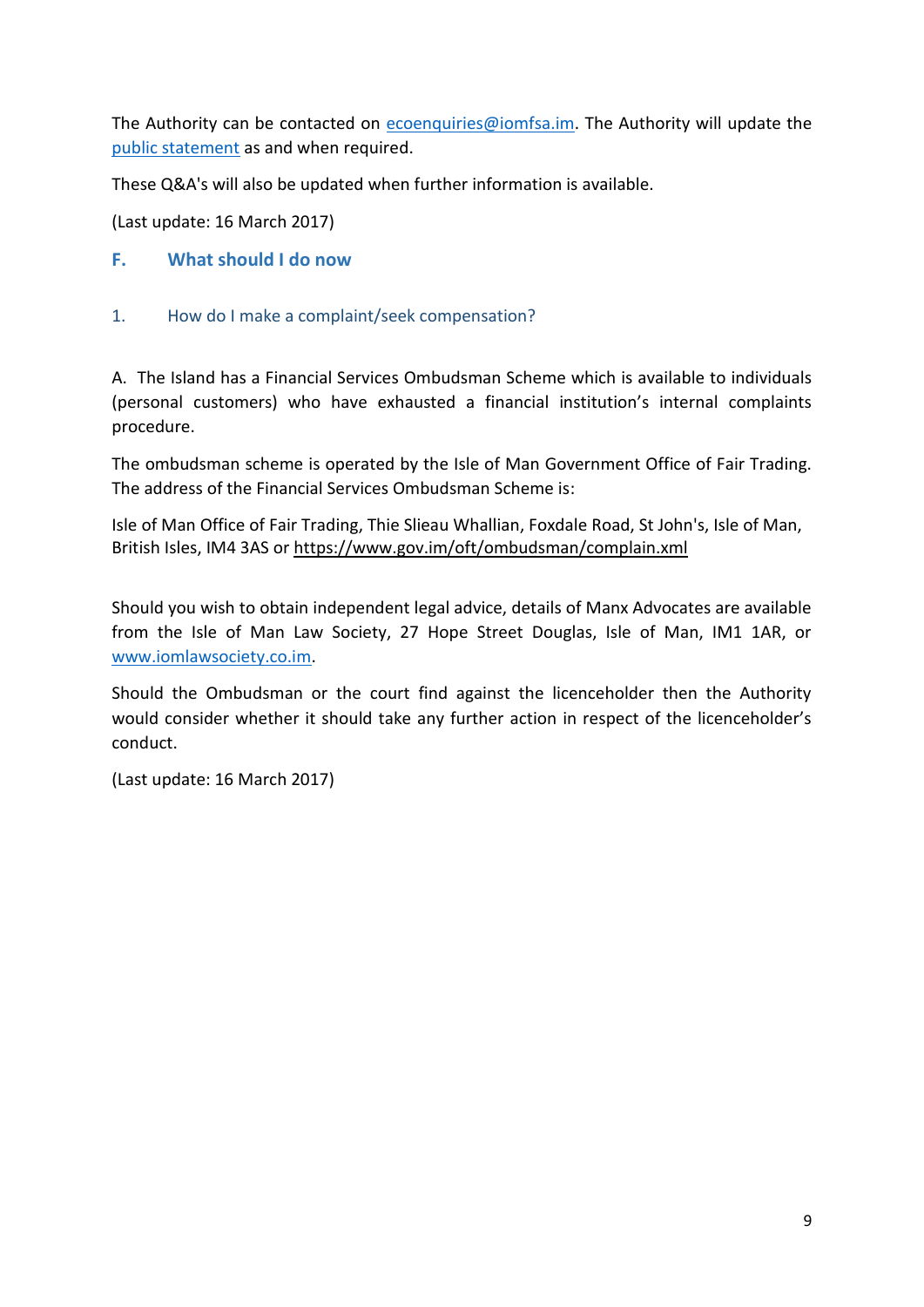# <span id="page-9-0"></span>**G. Qualifying Funds**

Eco is a Qualifying Fund - What is an "Isle of Man Qualifying Fund"?

A. Please refer to the fund webpage, regulations and Key Features on the links below for further information:

- [IOMFSA Qualifying Fund webpage](http://www.iomfsa.im/qualifyingfundaregisteredfund.xml?menuid=25719)
- [Qualifying Fund Regulations](https://www.gov.im/lib/docs/fsc/handbooks/guides/Cis/qualifyingfundregs2010.pdf)
- [Qualifying Fund Key Features](https://www.gov.im/lib/docs/fsc/handbooks/guides/Cis/keyfeaturesregulatedsfandqf.pdf)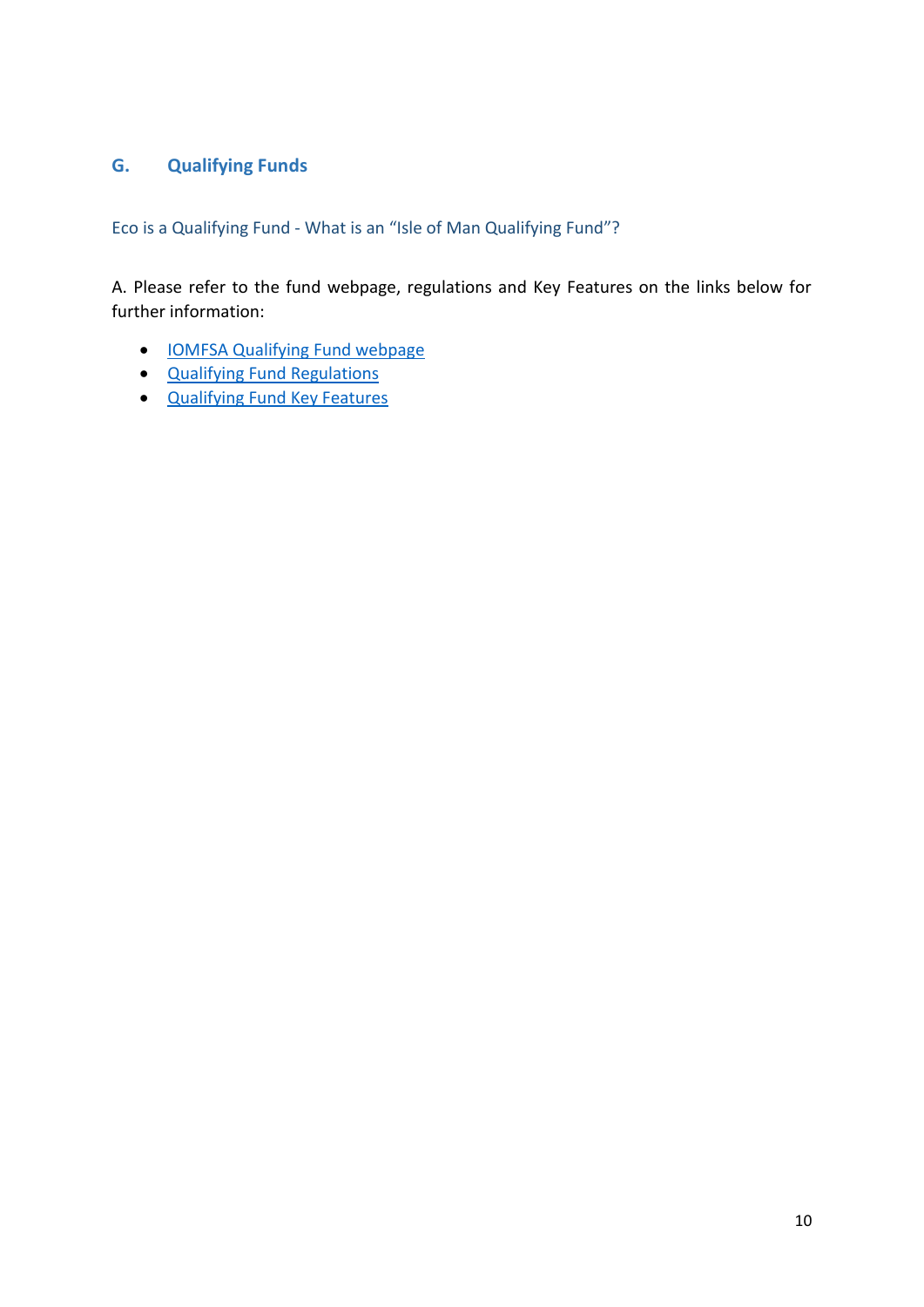# **LEGISLATION LINKS**

# <span id="page-10-0"></span>**LEG LINK 1**

#### **Regulation 16**

#### **SCHEDULE 5**

#### **Specific matters to be contained in a qualifying fund's offering document –**

- 1. The definition of qualifying investor in a prominent position, as set out in Schedule 1.
- 2. A description of arrangements for
	- (a) the management of the fund's assets; and
	- (b) custody of the fund's assets including the extent to which any underlying investments, including any assets held within special purpose vehicles, are not held or controlled by an appointed custodian.
- 3. Statements that the fund
	- (a) will only accept initial investment amounts from investors which are not less than a specified minimum, which is an amount jointly determined by the fund's governing body and manager;
	- (b) will only accept applications to invest in the fund or effect a transfer of an interest in the fund from qualifying investors who have signed the certification(s) required by regulation 17; and
	- (c) must issue audited annual financial statements to investors within six months from the end of each financial period of the fund, or within the timescales prescribed in the offering document (if earlier).

4 The following risk warning in a prominent position ―

ʺ[This fund] is a qualifying fund which is only suitable for "qualifying investors" as defined in the Collective Investment Schemes (Qualifying Fund) Regulations 2010 ("the Regulations").

All qualifying funds are required to register with the [Isle the Isle of Man Financial Services Authority ("the Authority")]. Accordingly, the fund must be registered with the [Authority] in accordance with the Regulations. In granting registration, the [Authority] has not reviewed this document but has relied upon the statement of compliance provided by the fund's governing body filed in accordance with the Regulations. Details of registration will be available at www.iomfsa.im

The fund's manager and its governing body are subject to ongoing filing and reporting obligations in accordance with the Regulations.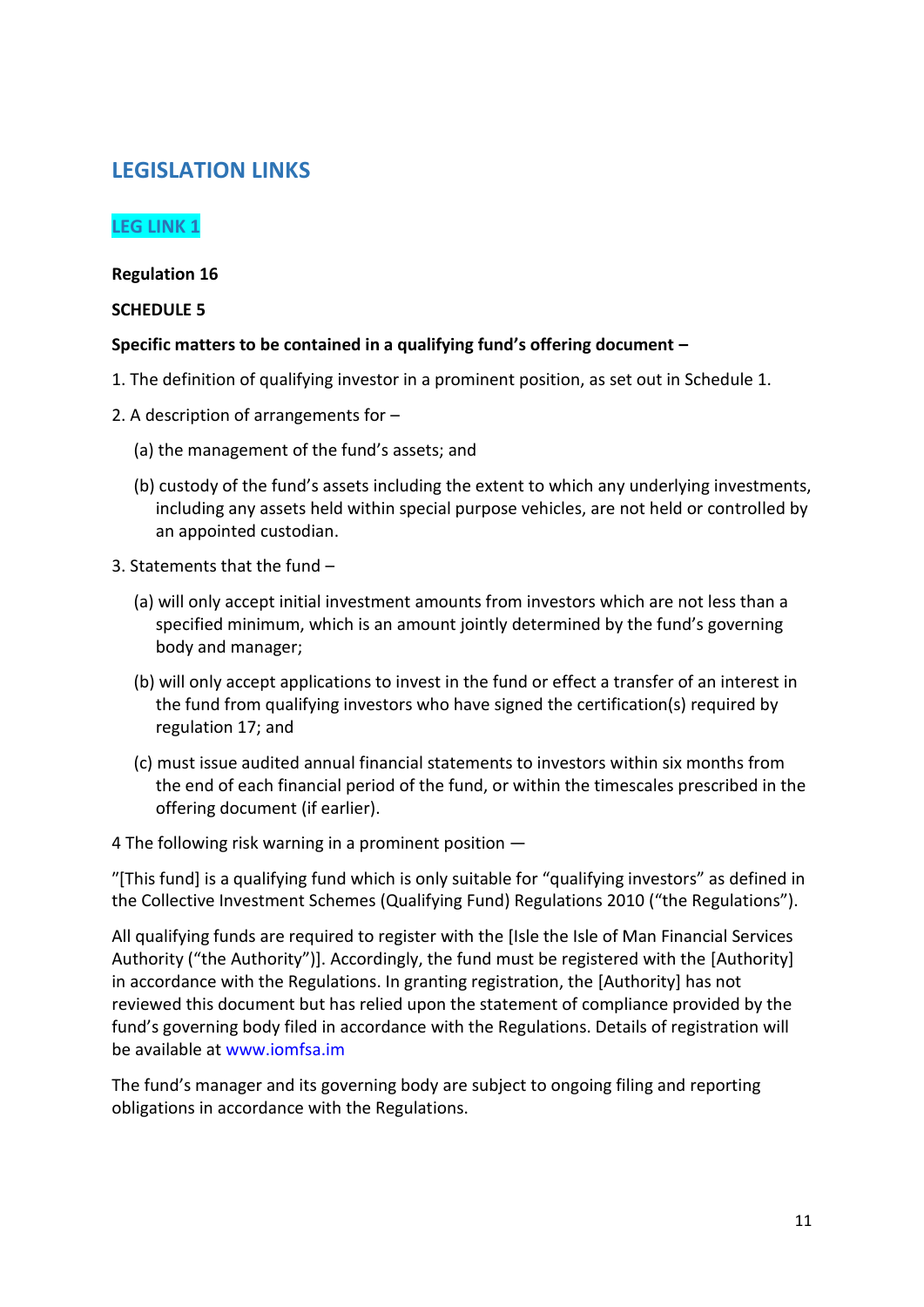Investors are not protected by statutory compensation arrangements and the [Authority] does not vouch for the financial soundness of the fund or for the accuracy of statements made or opinions expressed about it.

Requirements which may be deemed necessary to protect retail or non‐qualifying investors do not apply to qualifying funds. By signing the declaration at [ ] you confirm you are a "qualifying investor" and accept the reduced requirements, or absence of requirements, accordingly.

You are wholly responsible for ensuring that [this fund] is acceptable to you.

Investment in qualifying funds may involve special risks that could lead to a loss of all or a substantial portion of the investment. Unless you fully understand and accept the nature of [this fund] and the potential risks inherent in [this fund] you should not invest in [this fund]."

Where the fund does not expressly prohibit an investor from investing on behalf of another person – "If you are investing on behalf of someone else, the [Authority] expects you to be satisfied that person is a qualifying investor who understands the risks associated with this type of investment."

Where the fund does not expressly prohibit a life assurance company from investing assets comprised within its long term business fund in circumstances where the fund has been selected by the policyholder of a particular policy as the basis for determining the benefit of that policy ‐ "If you are a life assurance company investing assets within your long‐term business fund, the [Authority] expects that relevant policyholders have had the opportunity to read the fund's offering document and as such to have information about risks associated with an investment in this fund.**"**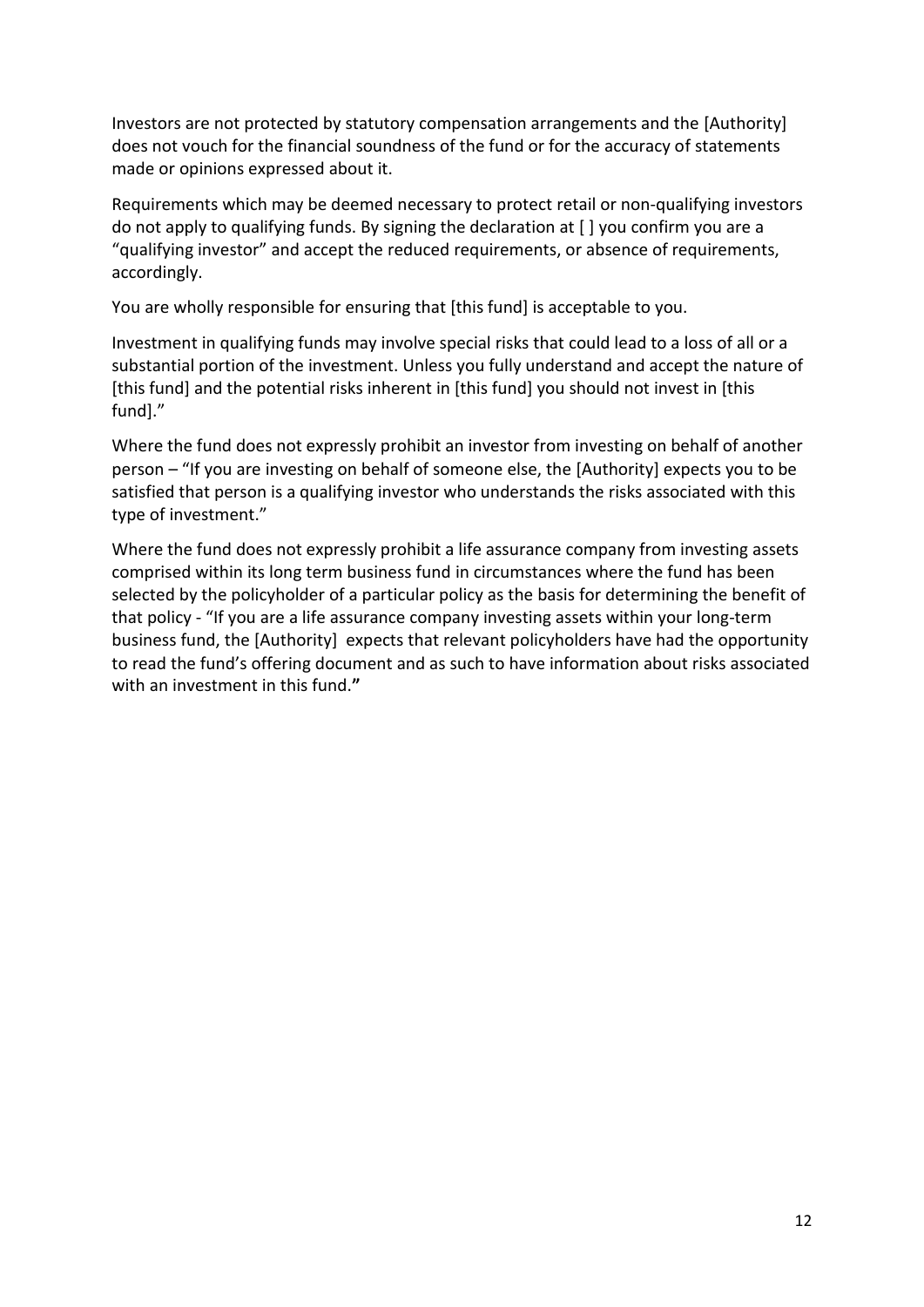<span id="page-12-0"></span>

#### **SCHEDULE 6**

#### **Certifications to be contained in the qualifying fund's application form**

The Part 2 Certification (1) may be omitted where the fund expressly prohibits an investor from investing on behalf of another person.

The Part 2 Certification (2) may be omitted where the fund expressly prohibits a life assurance company from investing assets comprised within its long term business fund in circumstances where the fund has been selected by the policyholder of a particular policy as the basis for determining the benefit of that policy.

**Part 1 Certification** - This certification is to be completed by all applicants. The investor confirmations (a) to (d) apply to all applicants. The investor confirmation (e) applies to all applicants except those who are signing a Part 2 certification.

"I/we confirm that ―

- (a) I am/we are a qualifying investor as defined on page [ ] of the offering document of [name of fund] dated [ ]; and
- (b) I am/we are sufficiently experienced to understand the features and risks associated with an unauthorised and unapproved fund of this type; and
- (c) I/we have read and fully understood the offering document, including in particular the information on the risks associated with the fund (contained on pages  $[X - X]$  of the offering document), before deciding to invest in the fund; and
- (d) I/we confirm that, where appropriate, I/we have taken independent advice on the suitability of this investment within my/our overall investment portfolio; and
- (e) I/we personally accept all the risks associated with this investment and particularly that my/our investment in the [name of fund] involves risks that could result in a loss of a significant proportion or all of the sum invested.

[Signed ] [Dated]".

#### **Part 2 Certification –**

(1) The following certification is to be completed by any investor who is investing on behalf of another person.

"I/We confirm that I am/we are investing in the qualifying fund on behalf of another person/ other persons and have certification(s) signed by such person/persons to show that each such person is a qualifying investor and understands and accepts the risks associated with this type of investment.

[Signed ] [Dated]".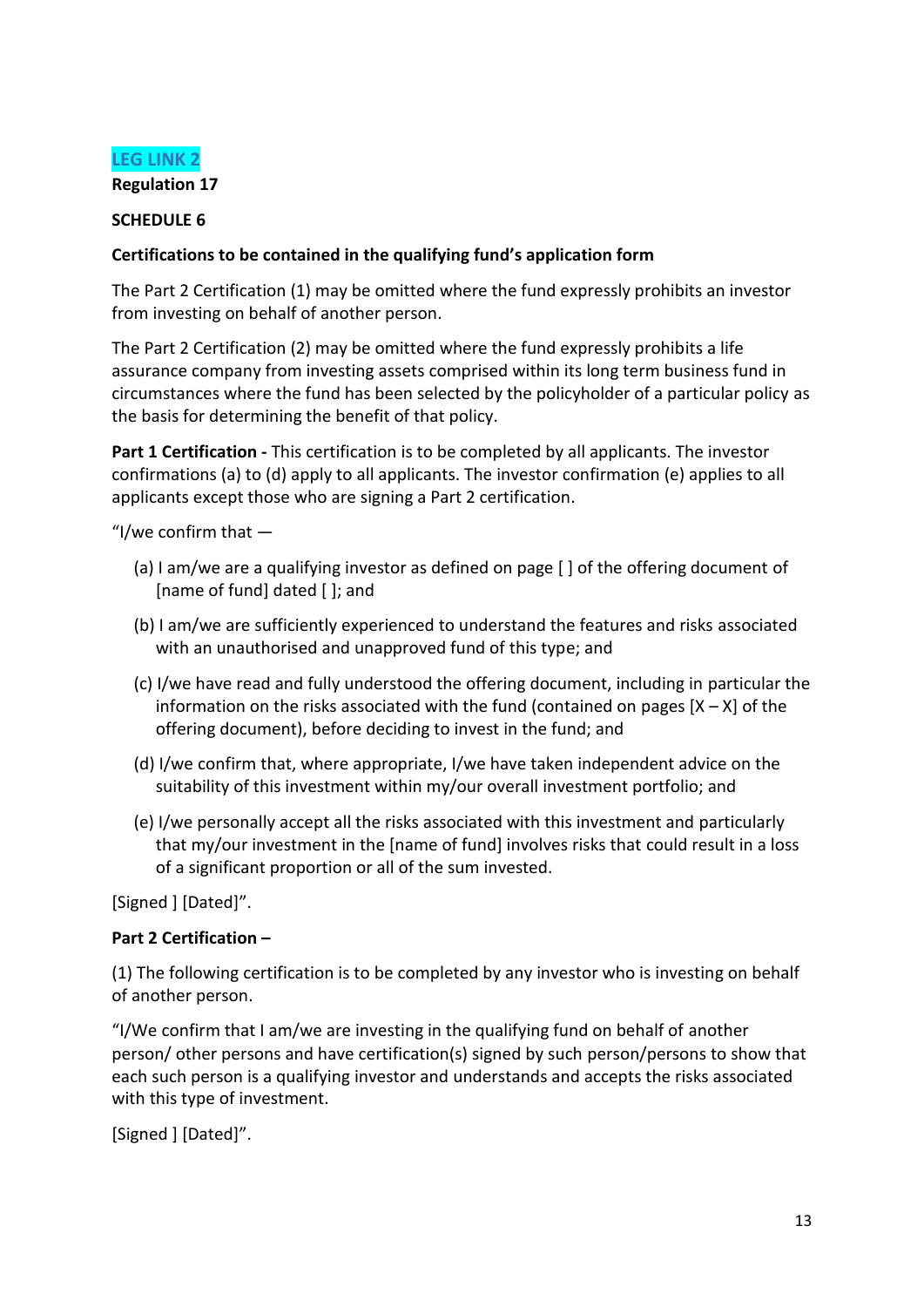(2) The following certification is to be completed by an investor who is a life assurance company investing assets comprised within its long term business fund where the [XYZ fund] has been selected by the policyholder of a particular policy as the basis for determining the benefit of that policy (as appropriate).

"We confirm that we are investing assets comprised within our long term business fund and―

- (a) we have procedures and controls in place to obtain client declarations from our policyholders which include confirmation from the policy holder to the effect that ―
	- (i) the policyholder has the opportunity to read the offering documents for funds of this nature, where they wish to do so, and as such has information about and accepts the levels of risks associated with this type of investment; and
	- (ii) the policyholder, where necessary, meets the minimum criteria of a class of investor in a fund of this nature;
- (b) we confirm no investment in this type of fund is made without a client declaration being obtained from relevant policyholders.

[Signed ] [Dated]".

**Part 3 Certification –** This certification is to be completed by the financial adviser who has advised the investor where that investor qualifies as a qualifying investor only by virtue of Schedule 1 paragraph  $(h)$  —

"I confirm that  $-$ 

- (a) I am the appointed financial adviser for the above named client; and
- (b) I have discussed the features and risks attendant to an investment in a nonregulated fund of this type with the client; and
- (c) I have discussed the specific risks attendant to an investment in the [name of qualifying fund] as set out in the offering document dated [ ] ; and
- (d) the client has confirmed that they understand these risks and wish to proceed with the investment.

I am not aware of any information that would lead me to believe that the client does not understand and accept these risks.

[Signed] [Dated]

[Business name]

[Regulated status]"